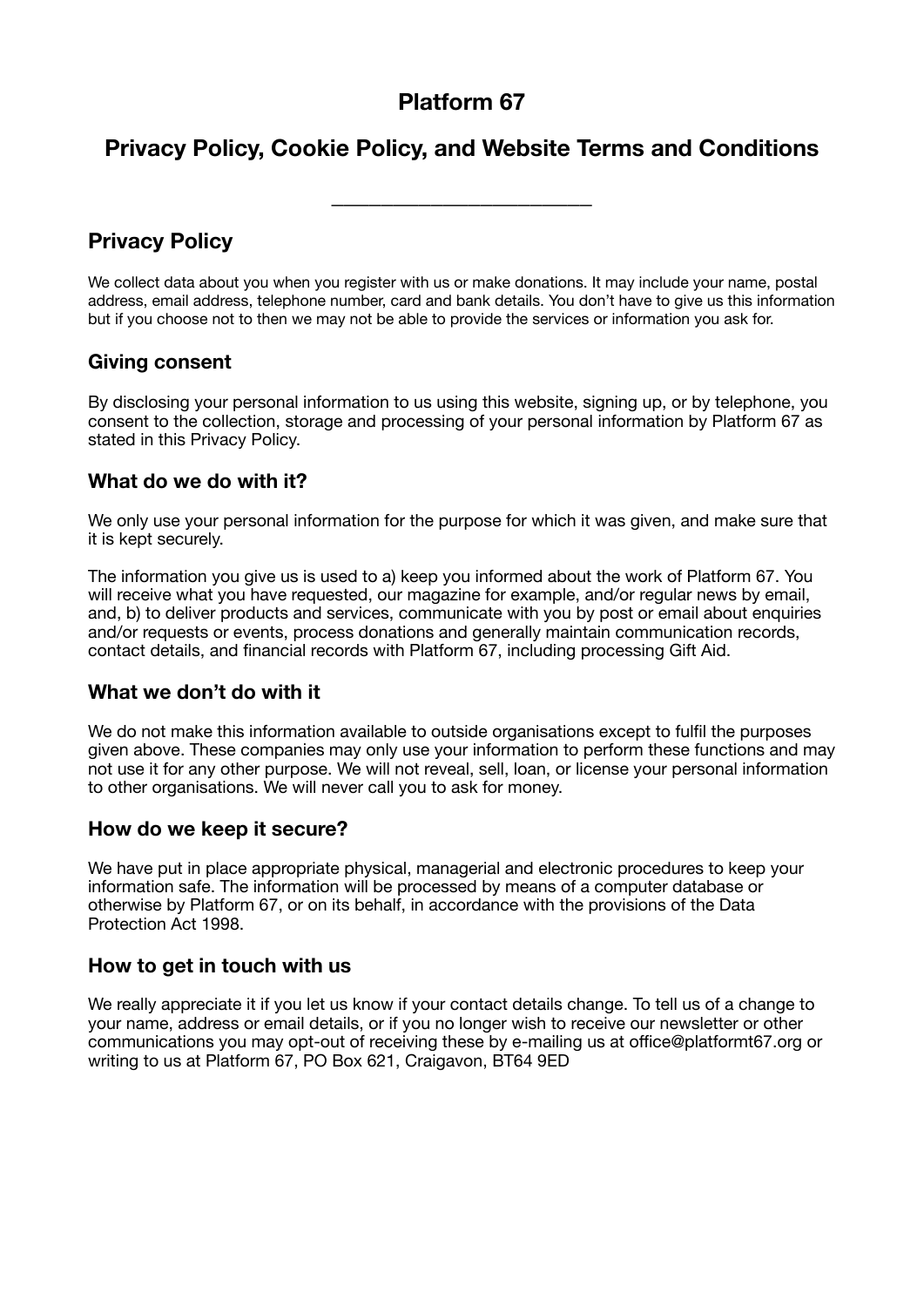### **Cookie Policy**

Platform 67 may collect information about your computer, operating system and browser type, for system administration and in order to create reports. This is statistical data about our users' browsing actions and patterns, and does not identify any individual. The only cookies in use on our site are for Google Analytics. Google Analytics is a web analytics tool that helps website owners understand how visitors engage with their website. Google Analytics customers can view a variety of reports about how visitors interact with their website so that they can improve it. Like many services, Google Analytics uses first-party cookies to track visitor interactions as in our case, where they are used to collect information about how visitors use our site. We then use the information to compile reports and to help us improve our site.

Cookies contain information that is transferred to your computer's hard drive. These cookies are used to store information, such as the time that the current visit occurred, whether the visitor has been to the site before and what site referred the visitor to the web page. Google Analytics collects information anonymously. It reports website trends without identifying individual visitors. You can opt out of Google Analytics without affecting how you visit our site – for more information on opting out of being tracked by Google Analytics across all websites you use, visit this Google page.

### **Website Terms and Conditions**

The Platform 67 Web Site is offered to you conditioned on your acceptance without modification of the terms, conditions, and notices contained herein. If you do use the website, your conduct constitutes acceptance of the Terms and Conditions.

#### **Terms of Use**

As a condition of your use of the Platform 67 website, you warrant to Platform 67 that you will only use the Website for lawful purposes and not for any purpose that contravenes any applicable law or regulation. You must not knowingly transmit any data, send or upload any material which contains viruses or any other harmful programs which could harm computer soLware or hardware.

We do not accept liability (as far as permitted by law) for any loss, damages, liability or expenses, including legal fees and costs, arising from any use or reliance on information or links included in this website.

We do our best to keep the website up and running, however, Platform 67 does not provide any guarantee or warranty as to the availability and functionality of this website or related services and will not be liable for any loss arising from the unavailability of such services.

#### **Links to/from 3rd party websites**

Our website contains links to other websites. We are not responsible for and accept no liability for the content or privacy practices of any linked website which is not owned and maintained by us. We encourage our users to be aware when they leave our website and to read the privacy statements of all websites that collect personally identifiable information.